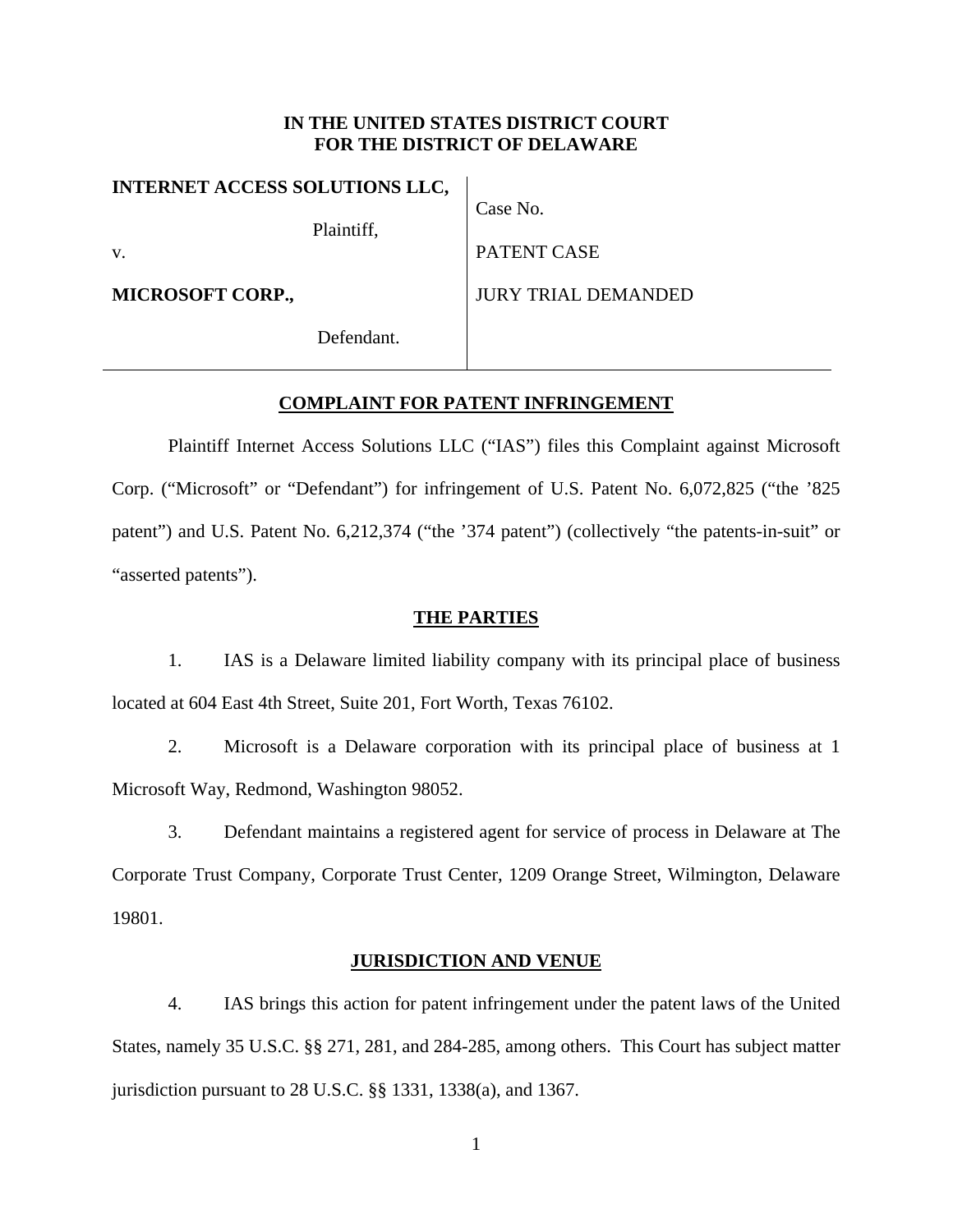5. Venue is proper in this judicial district pursuant to 28 U.S.C. §§ 1391(c) and 1400(b). On information and belief, Defendant is deemed to reside in this judicial district, has committed acts of infringement in this judicial district, has purposely transacted business involving the accused products in this judicial district, and/or has regular and established places of business in this district.

6. Defendant is subject to this Court's specific and general personal jurisdiction pursuant to due process, due at least to its substantial business in this State and judicial district, including: (A) committing acts of infringement in this judicial district as described herein; (B) having a corporate headquarters in this judicial district; and (C) regularly conducting or soliciting business, engaging in other persistent conduct, and/or deriving substantial revenue from goods and products sold and services provided to Delaware residents.

#### **COUNT I**

### **(INFRINGEMENT OF U.S. PATENT NO. 6,072,825)**

7. IAS incorporates paragraph 1 through 6 herein by reference.

8. This cause of action arises under the patent laws of the United States, and in particular, 35 U.S.C. §§ 271, *et seq.*

9. IAS is the assignee of the '825 patent, entitled "Noncooperative Feedback System and Method for a Compensation System Associated with Transmitter or Codec," with all substantial rights to the '825 patent, including the exclusive right to enforce, sue, and recover damages for past and future infringement. A copy of the '825 patent is attached as Exhibit 1.

10. The '825 patent is valid, enforceable, and was duly issued in full compliance with Title 35 of the United States Code.

2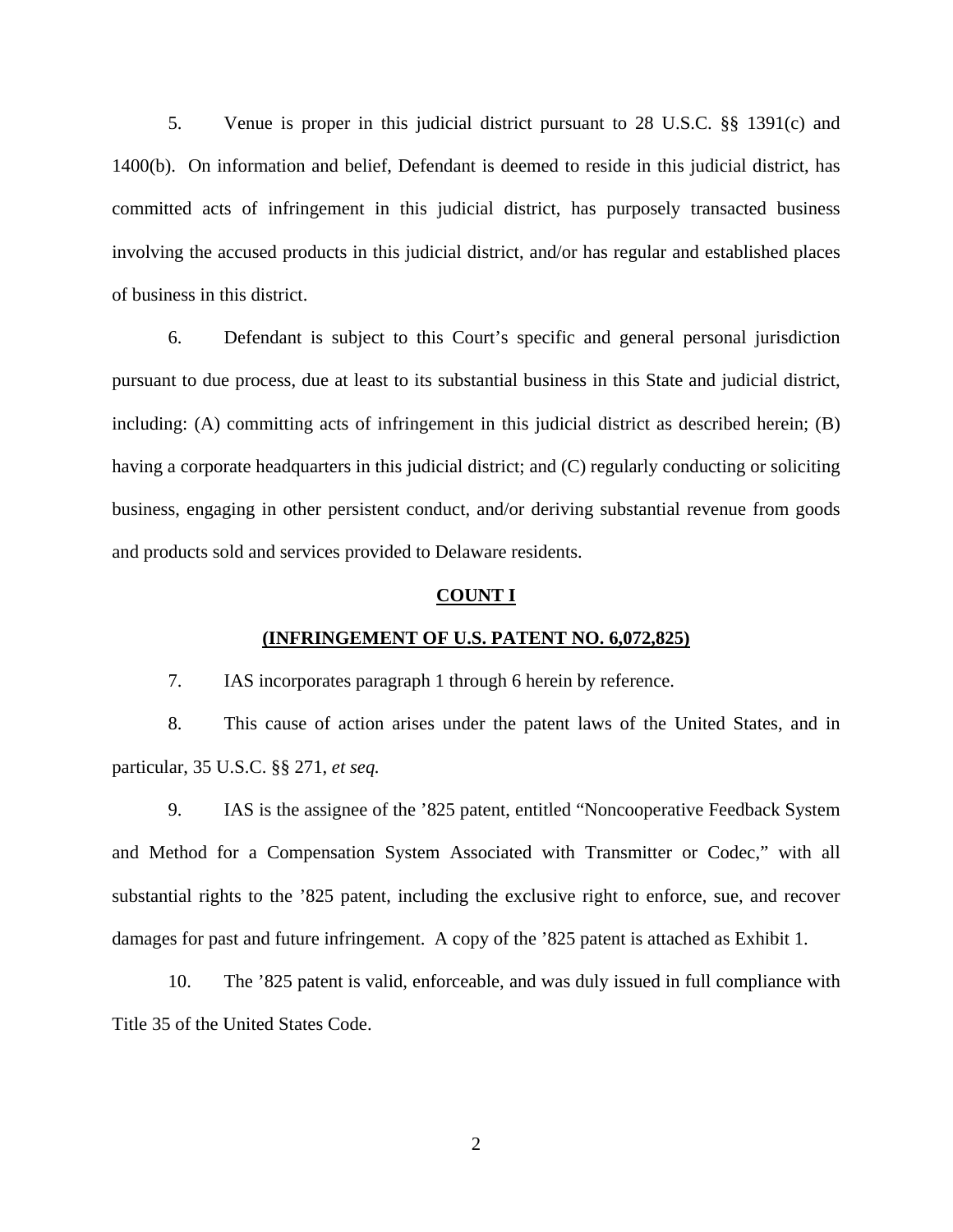11. Defendant has, and continues to, directly infringe one or more claims of the '825 patent in this judicial district and elsewhere in the United States.

12. In particular, Defendant has, and continues to, infringe at least claims 22 and 31 of the '825 patent by, among other things practicing infringing methods including, but not limited to, Defendant's practices in conjunction with the offering of dial-up internet service that utilize the V.90 and/or V.92 standards.

13. IAS has been damaged as a result of Defendant's infringing conduct described in this Count. Defendant is, thus, liable to IAS in an amount that adequately compensates IAS for Defendant's infringements, which, by law, cannot be less than a reasonable royalty, together with interest and costs as fixed by this Court under 35 U.S.C. § 284.

#### **COUNT II**

### **(INFRINGEMENT OF U.S. PATENT NO. 6,212,374)**

14. IAS incorporates paragraph 1 through 13 herein by reference.

15. This cause of action arises under the patent laws of the United States, and in particular, 35 U.S.C. §§ 271, *et seq.*

16. IAS is the assignee of the '374 patent, entitled "Disabling of Echo Cancelers After Call Startup," with all substantial rights to the '374 patent, including the exclusive right to enforce, sue, and recover damages for past and future infringement. A copy of the '374 patent is attached as Exhibit 2.

17. The '374 patent is valid, enforceable, and was duly issued in full compliance with Title 35 of the United States Code.

18. Defendant has, and continues to, directly infringe one or more claims of the '374 patent in this judicial district and elsewhere in the United States.

3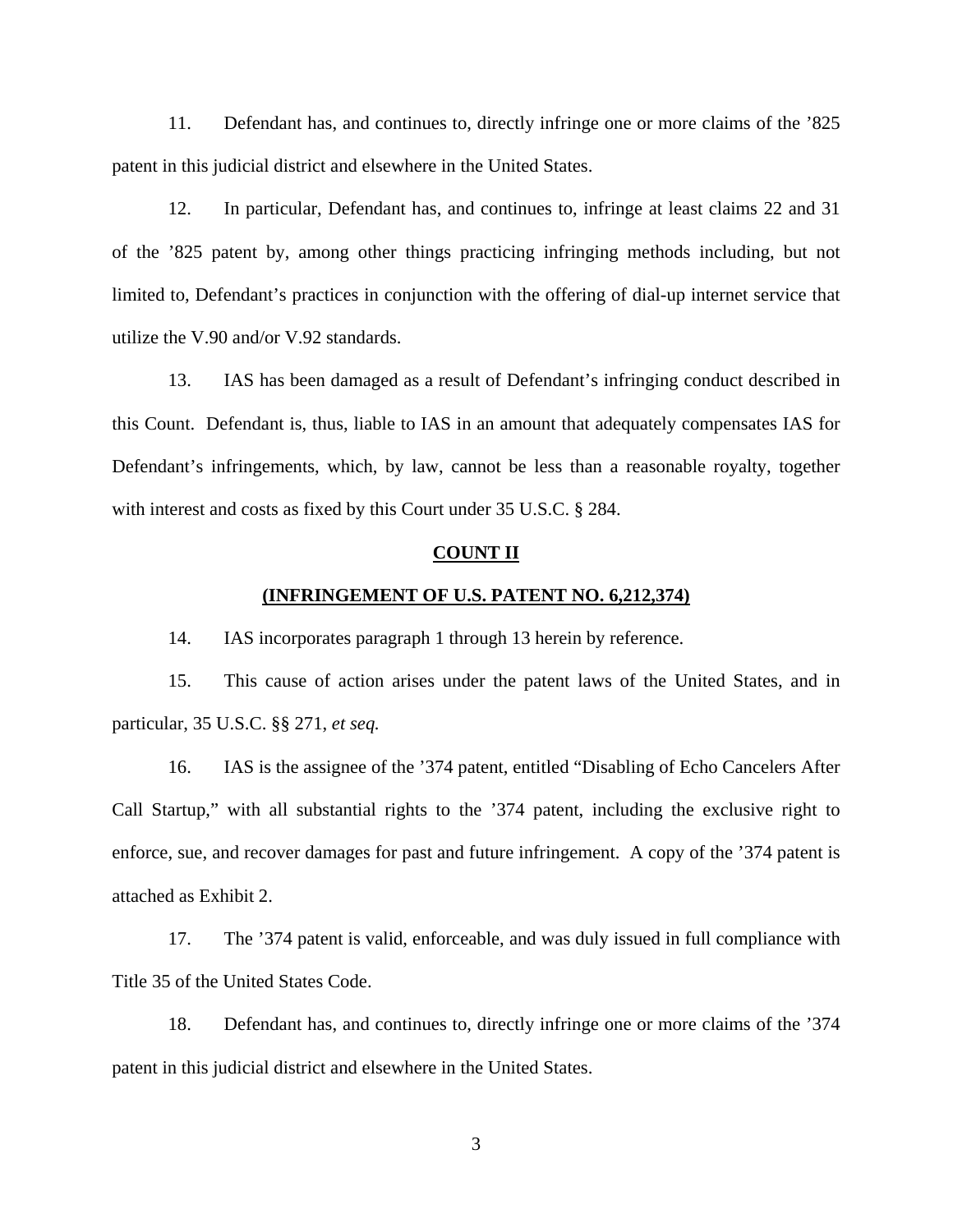19. In particular, Defendant has, and continues to, infringe at least claim 10 of the '374 patent by, among other things, making, using, offering for sale, selling, and/or importing infringing devices including, but not limited to, devices used by Defendant that implement the V.92, G.165 and/or G.168 standards in connection with offering dial-up internet service.

20. IAS has been damaged as a result of Defendant's infringing conduct described in this Count. Defendant is, thus, liable to IAS in an amount that adequately compensates IAS for Defendant's infringements, which, by law, cannot be less than a reasonable royalty, together with interest and costs as fixed by this Court under 35 U.S.C. § 284.

#### **JURY DEMAND**

IAS requests a trial by jury pursuant to Rule 38 of the Federal Rules of Civil Procedure.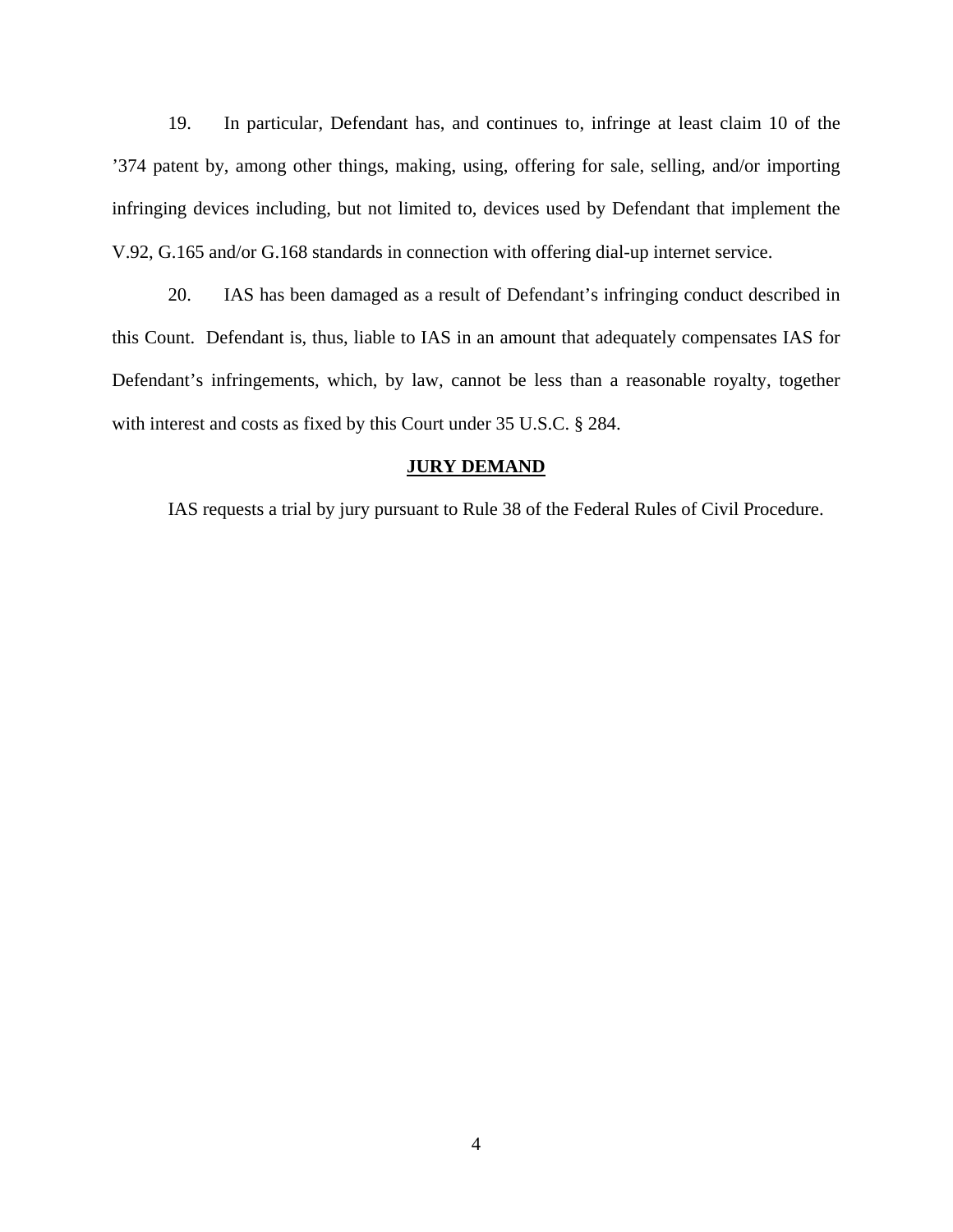# **PRAYER FOR RELIEF**

Plaintiff asks that the Court find in its favor and against Defendant and that the Court

grant Plaintiff the following relief:

- a. Judgment that one or more claims of the '825 patent and/or the '374 patent have been infringed, either literally and/or under the doctrine of equivalents by Defendant;
- b. Judgment that Defendant account for and pay to Plaintiff all damages and costs incurred by Plaintiff because of Defendant's infringing activities and other conduct complained of herein;
- c. Judgment that Defendant account for and pay to Plaintiff a reasonable, ongoing, post judgment royalty because of Defendant's infringing activities and other conduct complained of herein;
- d. That Plaintiff be granted pre-judgment and post judgment interest on the damages caused by Defendant's infringing activities and other conduct complained of herein;
- e. Find this case exceptional under the provisions of 35 U.S.C. § 285 and award enhanced damages; and
- f. That Plaintiff be granted such other and further relief as the Court may deem just and proper under the circumstances.